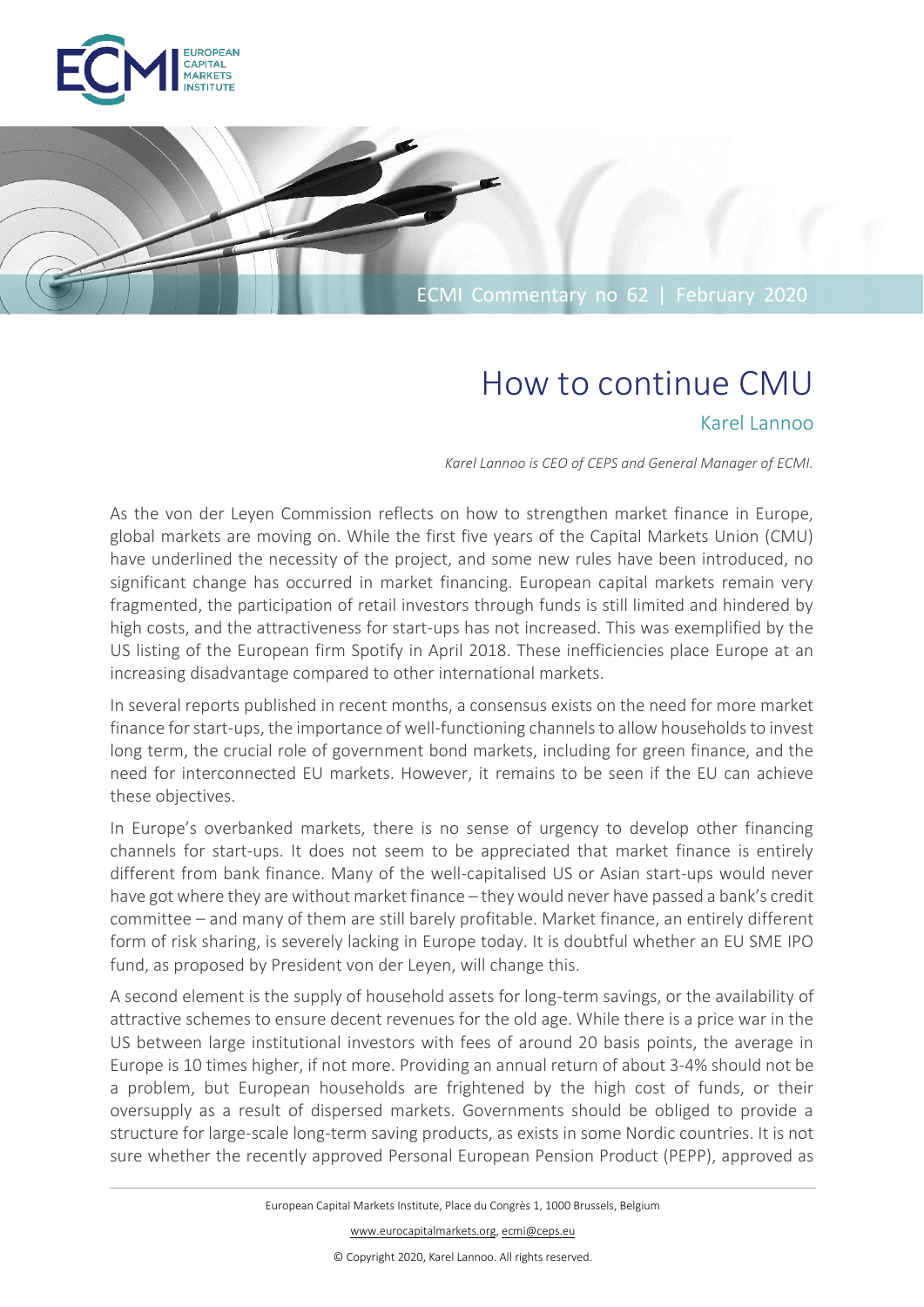#### 2 | KAREL LANNOO

part of the CMU programme, will fill that void, as too much diversity is left in place (as I argued before in this [piece\)](https://www.ceps.eu/system/files/Ceci%20n%27est%20pas%20un%20PEPP.pdf).

A more integrated government bond market is a third important element for generating scale but is a taboo. Europe's primary bond markets are still fully regulated at national level, and their functioning differs widely from member state to member state. On top of that, the related settlement systems, where participants in primary bond markets need to deposit collateral or leave securities in a custody account, are widely dispersed. This affects the liquidity and attractiveness of these markets, which are a crucial underpinning of capital markets. A large and homogeneous European risk-free safe asset would reduce banks' exposure to national sovereign bonds and thus facilitate the completion of the banking union, facilitate the smooth and symmetric transmission of monetary policy, and create a benchmark for CMU.

A final element is the dominance of national supervisors in capital markets, which maintains a strong home bias, and continues to make pan-European IPOs very difficult, for example. Today, for an equity offering to be allowed in another member state (i.e. not the company's home country), it requires notification to the host supervisor, but also translation of the prospectus, which in practice means most likely interference by 26 or more authorities. With the UK -Europe's largest capital market by far – leaving the EU soon, fragmentation will only increase if no urgent measures are undertaken.

CMU's future depends on a clear plan to achieve more European market finance. Whether this will emerge or not, it remains to be seen. But time is running out.